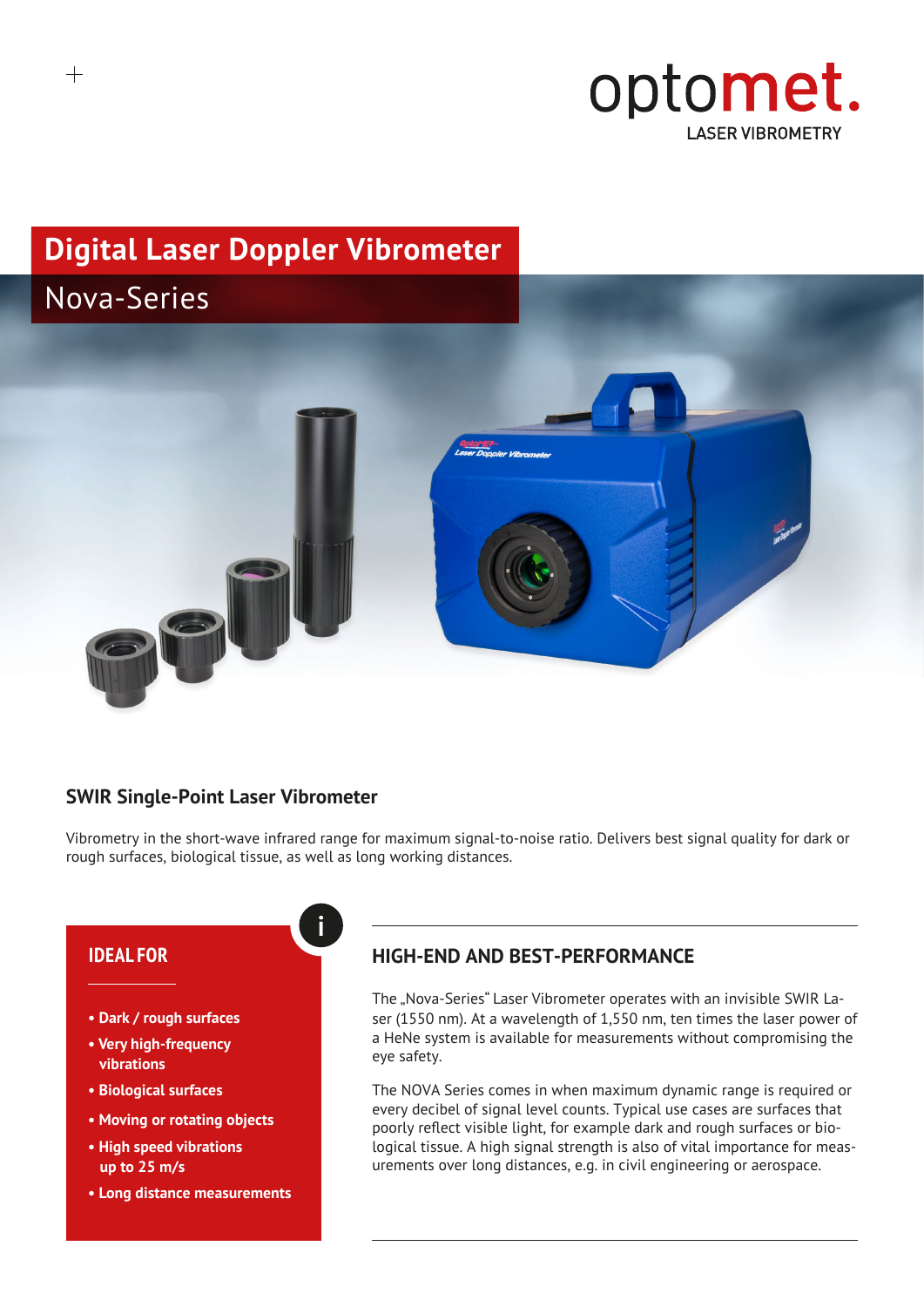## **Technical Data**

#### **Measured Quantities – Performance Parameters**

| Max. <sup>2</sup><br><b>Frequency</b> | Max. <sup>2</sup><br><b>Velocity</b> | Best Vel. <sup>1</sup><br><b>Resolution</b>        | Max. $^{2,3}$<br>Displacement Resolution | Best Disp. <sup>1a</sup> | Max. $^{2,3}$<br>Acceleration | Best Accel. <sup>1</sup><br><b>Resolution</b> |
|---------------------------------------|--------------------------------------|----------------------------------------------------|------------------------------------------|--------------------------|-------------------------------|-----------------------------------------------|
| 24 MHz                                | $25 \text{ m/s}$                     | $1.7 \text{ nm s}^{-1}/\sqrt{\text{Hz}}$ = 1.225 m |                                          | $0.05$ pm / $\sqrt{Hz}$  | 78.4 Ma                       | $1.8\mu$ g / $\sqrt{Hz}$                      |
|                                       |                                      |                                                    |                                          |                          |                               |                                               |

 $1$  The Resolution is defined as the signal amplitude (rms) corresponding to a signal-to-noise ratio (SNR) of 0dB with 1Hz spectral resolution at 50 % fmax of smallest measurement range.

<sup>1a</sup> The Resolution is defined as the signal amplitude (rms) corresponding to a signal-to-noise ratio (SNR) of 0dB with 1Hz spectral resolution.

<sup>2</sup> Actual specifications depend on the configured decoder.

<sup>3</sup> Optional available

#### **Measurement Specifications**

| Measured quantities                      | Velocity, displacement, acceleration                                                              |
|------------------------------------------|---------------------------------------------------------------------------------------------------|
| Frequency bandwidth <sup>2</sup>         | $0$ Hz - 24 MHz                                                                                   |
| Max. velocity <sup>2</sup>               | $25 \text{ m/s}$                                                                                  |
| Velocity measurement ranges <sup>2</sup> | 14                                                                                                |
| Signal processing                        | Digital (FPGA based)                                                                              |
| Source impedance                         | 50 Ohm                                                                                            |
| Analog signal output                     | $3 \times BNC, \pm 2V$                                                                            |
|                                          | - Velocity, displacement <sup>3</sup> , acceleration <sup>3</sup> , signal generator <sup>3</sup> |
|                                          | - Data rate: $160$ MSamples/s @ $16$ -bit                                                         |
| Digital Signal Output &                  | 1 Gbit RJ45 Ethernet:                                                                             |
| PC-Interface                             | - Data rate: 1 GBit (53.3 MSamples/s @ 16-bit)                                                    |
|                                          | - Digital data acquisition- and analysis software OptoGUI                                         |
|                                          | - Digital remote control of device settings                                                       |
| External Trigger                         | Digital external trigger in/out via SMB                                                           |
| Filter                                   | High-pass filter:                                                                                 |
|                                          | off / 10 / 20 / 40 / 80 / 160 / 320 / 640 Hz                                                      |
|                                          | 1.28 / 2.56 / 5 / 10 / 20 / 40 / 80 / 160 kHz (0.16 / 7 / 50 Hz) <sup>4</sup>                     |
|                                          | Low-pass filter: off / 2.5 / 5 / 10 / 20 / 50 / 100 kHz                                           |
|                                          | Tracking filter: off / slow / fast                                                                |

<sup>4</sup> For Sense Remote decoder

#### **Optical Specifications**

| Working distances  | Variable working distance from 0 mm to >300 m        |
|--------------------|------------------------------------------------------|
| Laser wavelength   | Measurement laser: 1550 nm, Target laser: 510-530 nm |
| Laser safety class | Measurement laser: output power: <10 mW, class 1     |
|                    | Target laser: output power: <1 mW, class 2           |
| Optics             | Auto-, remote-, and manual focusing                  |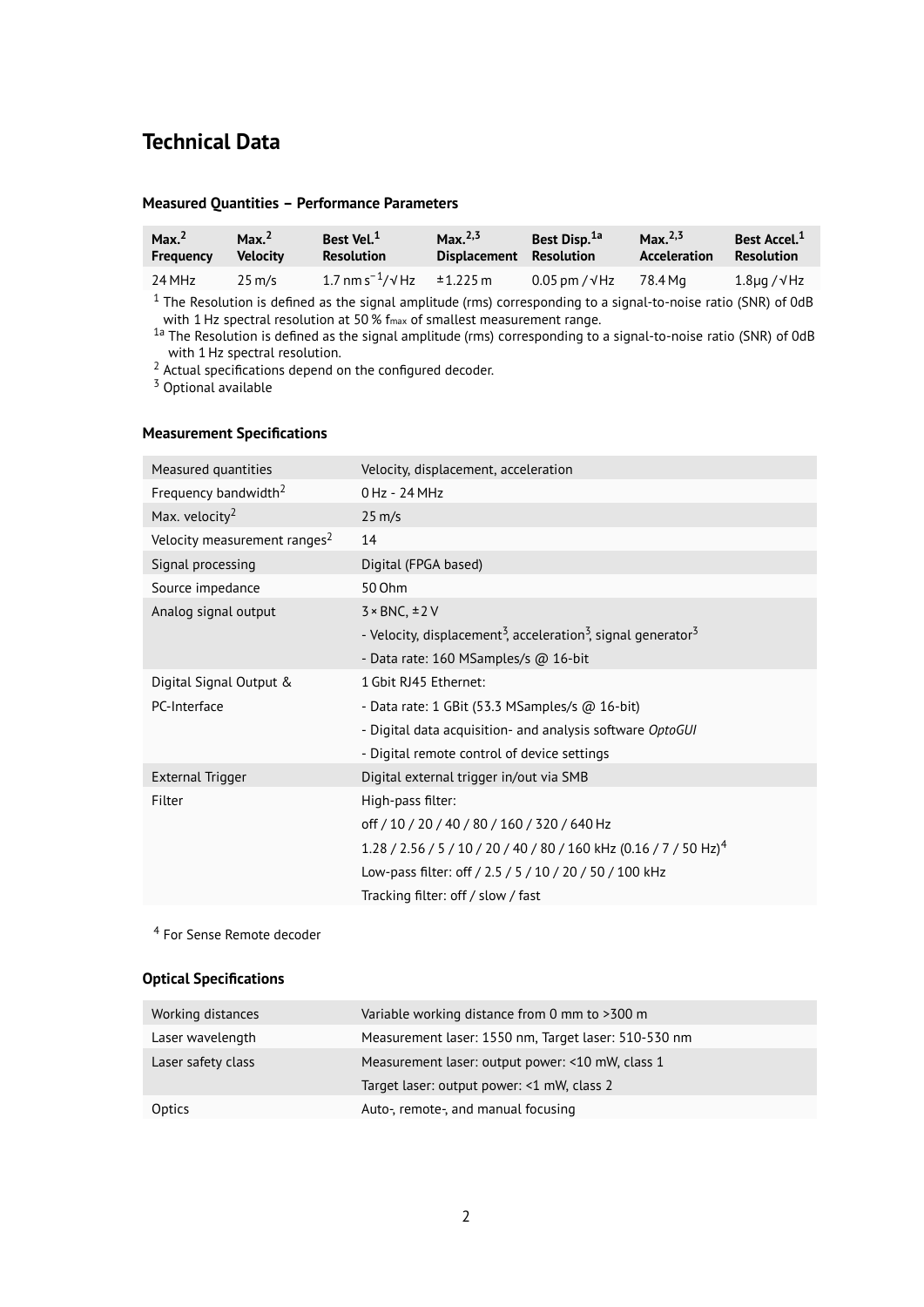## **General Device Specifications**

| User interface output                    | Color screen 3.5" + 20 segment LED bargraph                                                         |
|------------------------------------------|-----------------------------------------------------------------------------------------------------|
| User interface input                     | Touch screen, knobs with push-button, key switch (power)                                            |
| Operating temperature                    | 0 to $40^{\circ}$ C                                                                                 |
| Dimensions                               | Length $\times$ width $\times$ height (excluding handle and lens): 380 $\times$ 180 $\times$ 148 mm |
| Weight                                   | 8 kg + objective lens                                                                               |
| Power supply                             | 110 - 240 V AC (50-60Hz) or 12 V DC                                                                 |
| Portable Operation                       | Possible                                                                                            |
| Portable power supply                    | 12 V DC portable charger $3$                                                                        |
| Integrated signal generator <sup>3</sup> | - Produce various preset functions (sin, chirp, gaussian, )                                         |
|                                          | - Import of arbitrary functions and audio wave-files                                                |
|                                          |                                                                                                     |

<sup>3</sup> Optional available

# Model Options - Decoders<sup>5,6</sup>

 $5$ For details see decoder data-sheets.  $6$  Variations from displayed models available on request.

| <b>Model</b><br>(Decoder)        | <b>Description</b>                                                                          | <b>Measuring</b><br>Ranges <sup>5</sup> | Max.<br><b>Velocity</b> | <b>Frequency</b><br><b>Bandwidth</b> |
|----------------------------------|---------------------------------------------------------------------------------------------|-----------------------------------------|-------------------------|--------------------------------------|
| Start<br>$(D-VD-ON)$             | Entry Model.                                                                                | 7                                       | $2.5 \text{ m/s}$       | $0$ Hz $-100$ kHz                    |
| <b>Basis</b><br>$(D-VD-1N)$      | Versatile model with high resolution. <sup>8</sup>                                          | 8                                       | $5 \, \text{m/s}$       | $0$ Hz $-500$ kHz                    |
| Sense<br>$(D-VD-2N)$             | Smallest measurement range $\pm$ 2.45 mm/s<br>and highest resolution.                       | 11                                      | $5 \, \text{m/s}$       | $0$ Hz $-1$ MHz                      |
| Sense Remote<br>$(D-VD-2N-R)$    | Sense features + extra low disp. HPF 0.16 /<br>7/50 Hz (measure building vibrations, etc.). | 11                                      | $5 \, \text{m/s}$       | $0$ Hz $-25$ kHz                     |
| Sense Speed<br>$(D-VD-2N-12)$    | Sense features + additional measurement<br>range at $\pm 12$ m/s.                           | 12                                      | $12 \text{ m/s}$        | $0$ Hz $-1$ MHz                      |
| <b>High Speed</b><br>$(D-VD-3N)$ | Supports measurements up to highest ve-<br>locities.                                        | 11                                      | $25 \text{ m/s}$        | $0$ Hz $-2.5$ MHz                    |
| High Frequency<br>$(D-VD-4N)$    | Supports measurements up to highest fre-<br>quencies.                                       | 9                                       | $12 \text{ m/s}$        | $0$ Hz $-10$ MHz                     |
| <b>Master</b><br>$(D-VD-5N)$     | The all-rounder: Includes all Sense, High<br>Speed, and High Frequency features.            | 14                                      | $25 \text{ m/s}$        | $0$ Hz $-10$ MHz                     |
| Master+<br>(D-VD-5N-24)          | Includes all Master features and has an ad-<br>ditional super-high frequency upgrade        | 14                                      | $25 \text{ m/s}$        | $0$ Hz - 24 MHz <sup>10</sup>        |

## **Overview Model Options and Characteristics of the default Velocity Decoder**<sup>7</sup>

 $^7$  All models feature by default a velocity decoder and optionally displacement and acceleration decoders

<sup>8</sup> Best velocity res.: 12 nm s<sup>-1</sup>/ $\sqrt{Hz}$ .

 $9^9$  Best velocity res.: 1.7 nm s<sup>-1</sup>/ $\sqrt{Hz}$ .

 $^{10}$  Velocity limited to 1 m/s at frequencies above 10 MHz.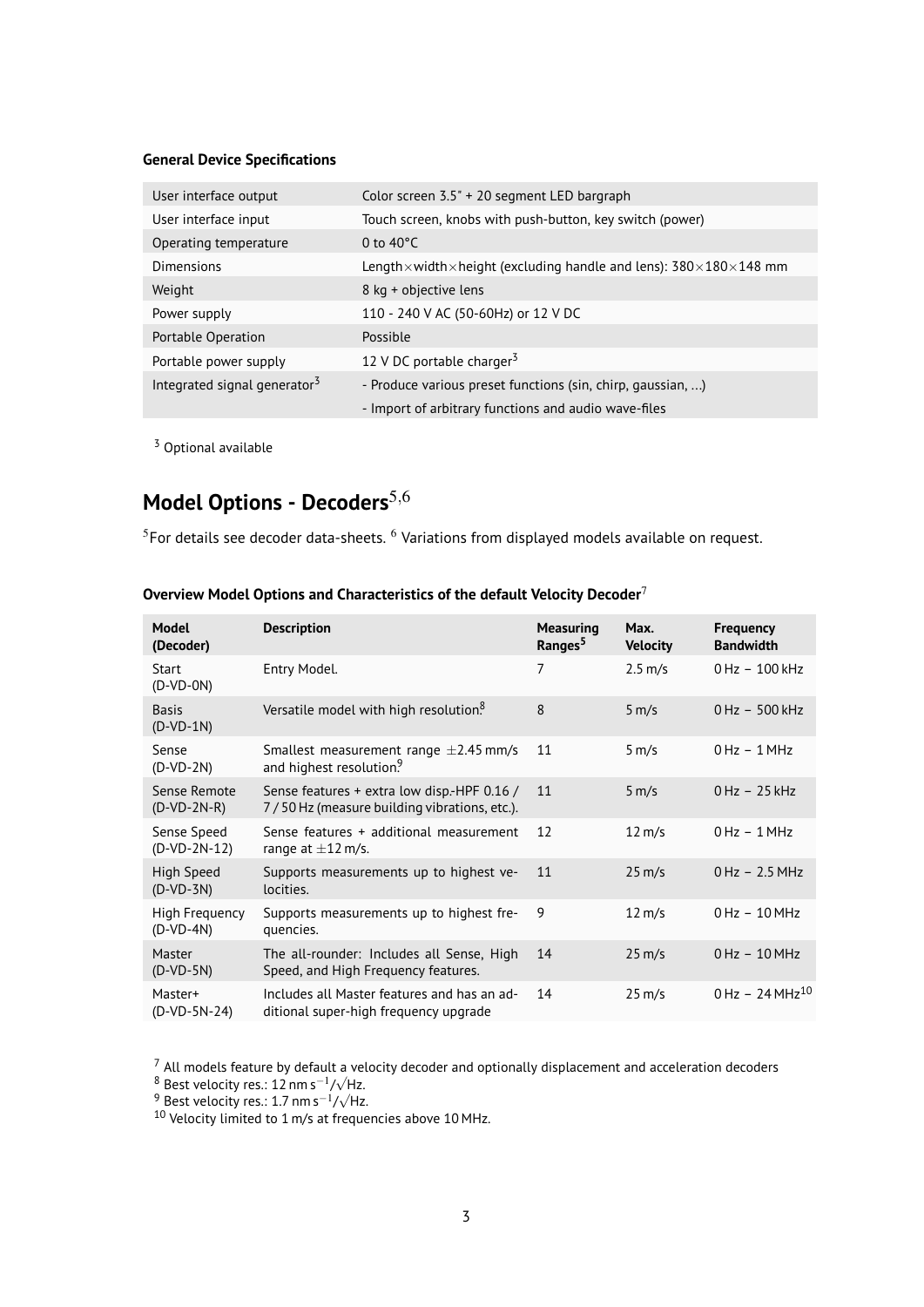| <b>Decoder</b> | <b>Required Vel.-</b><br><b>Decoder</b> | <b>Number Mea-</b><br>suring Ranges <sup>5</sup> | <b>Smallest</b><br>Range <sup>11</sup> | Largest<br>Range | <b>Frequency</b><br><b>Bandwidth</b> |
|----------------|-----------------------------------------|--------------------------------------------------|----------------------------------------|------------------|--------------------------------------|
| $D-DD-ON$      | $D-VD-ON$                               | 19                                               | $+122.5$ nm                            | $+122.5$ mm      | $0 Hz - 100 kHz$                     |
| $D-DD-1N$      | $D-VD-1N$                               | 19                                               | $+122.5$ nm                            | $+122.5$ mm      | $0$ Hz $-500$ kHz                    |
| $D-DD-2N$      | $D-VD-2N$                               | 19                                               | $+122.5$ nm                            | $+122.5$ mm      | $0$ Hz $-1$ MHz                      |
| $D-DD-2N-R$    | $D-VD-2N-R$                             | 19                                               | $+122.5$ nm                            | $+1.225$ m       | $0$ Hz $-25$ kHz                     |
| $D-DD-2N-12$   | $D-VD-2N-12$                            | 19                                               | $+122.5$ nm                            | $+122.5$ mm      | $0$ Hz $-1$ MHz                      |
| $D-DD-3N$      | $D-VD-3N$                               | 19                                               | $+122.5$ nm                            | $+122.5$ mm      | $0$ Hz $-2.5$ MHz                    |
| $D-DD-4N$      | $D-VD-4N$                               | 19                                               | $+122.5$ nm                            | $+122.5$ mm      | $0 Hz - 10 MHz$                      |
| $D-DD-5N$      | $D-VD-5N$                               | 19                                               | $+122.5$ nm                            | $+122.5$ mm      | $0 Hz - 10 MHz$                      |
| $D-DD-5N-24$   | D-VD-5N-24                              | 19                                               | $+122.5$ nm                            | $+122.5$ mm      | $0$ Hz – 24 MHz <sup>10</sup>        |

## **Characteristics of the optional Displacement Decoder**<sup>7</sup>

<sup>11</sup> Best displacement resolution: 0.05 pm.

## **Characteristics of the optional Acceleration Decoder**<sup>7</sup>

| <b>Decoder</b> | <b>Required Vel.-</b><br><b>Decoder</b> | <b>Number Mea-</b><br>suring Ranges <sup>5</sup> | <b>Smallest</b><br>Range <sup>12</sup> | Largest<br>Range | <b>Frequency</b><br><b>Bandwidth</b> |
|----------------|-----------------------------------------|--------------------------------------------------|----------------------------------------|------------------|--------------------------------------|
| D-AD-0N        | $D-VD-ON$                               | 7                                                | $\pm$ 392 q                            | $\pm 1.6$ Mg     | $0$ Hz $-100$ kHz                    |
| $D$ -AD-1N     | $D-VD-1N$                               | 8                                                | $\pm$ 392 g                            | $\pm 1.6$ Mg     | $0$ Hz $-500$ kHz                    |
| $D-AD-2N$      | $D-VD-2N$                               | 11                                               | $\pm$ 3.9 a                            | $\pm$ 3.2 Mg     | $0$ Hz $-1$ MHz                      |
| $D-AD-2N-R$    | $D-VD-2N-R$                             | 11                                               | $\pm$ 3.9 q                            | $\pm 80$ kg      | $0$ Hz $-25$ kHz                     |
| $D-AD-2N-12$   | $D-VD-2N-12$                            | 12                                               | $\pm$ 3.9 a                            | $\pm$ 7.6 Mg     | $0$ Hz $-1$ MHz                      |
| $D$ -AD-3N     | $D-VD-3N$                               | 11                                               | $\pm$ 392 g                            | $\pm$ 39.2 Mg    | $0$ Hz $-2.5$ MHz                    |
| $D-AD-4N$      | $D-VD-4N$                               | 9                                                | $\pm$ 392 a                            | $\pm$ 76.8 Mg    | $0$ Hz $-10$ MHz                     |
| $D$ -AD-5N     | $D-VD-5N$                               | 14                                               | $\pm$ 3.9 q                            | $\pm 78.4$ Mg    | $0$ Hz $-10$ MHz                     |
| D-AD-5N-24     | D-VD-5N-24                              | 14                                               | $\pm$ 3.9 a                            | $\pm 78.4$ Mg    | $0$ Hz - 24 MHz <sup>13</sup>        |

<sup>12</sup> Best acceleration resolution:  $1.8\mu$ g / $\sqrt{Hz}$ .

 $13$  Acceleration limited to 15.3 Mg at frequencies above 10 MHz.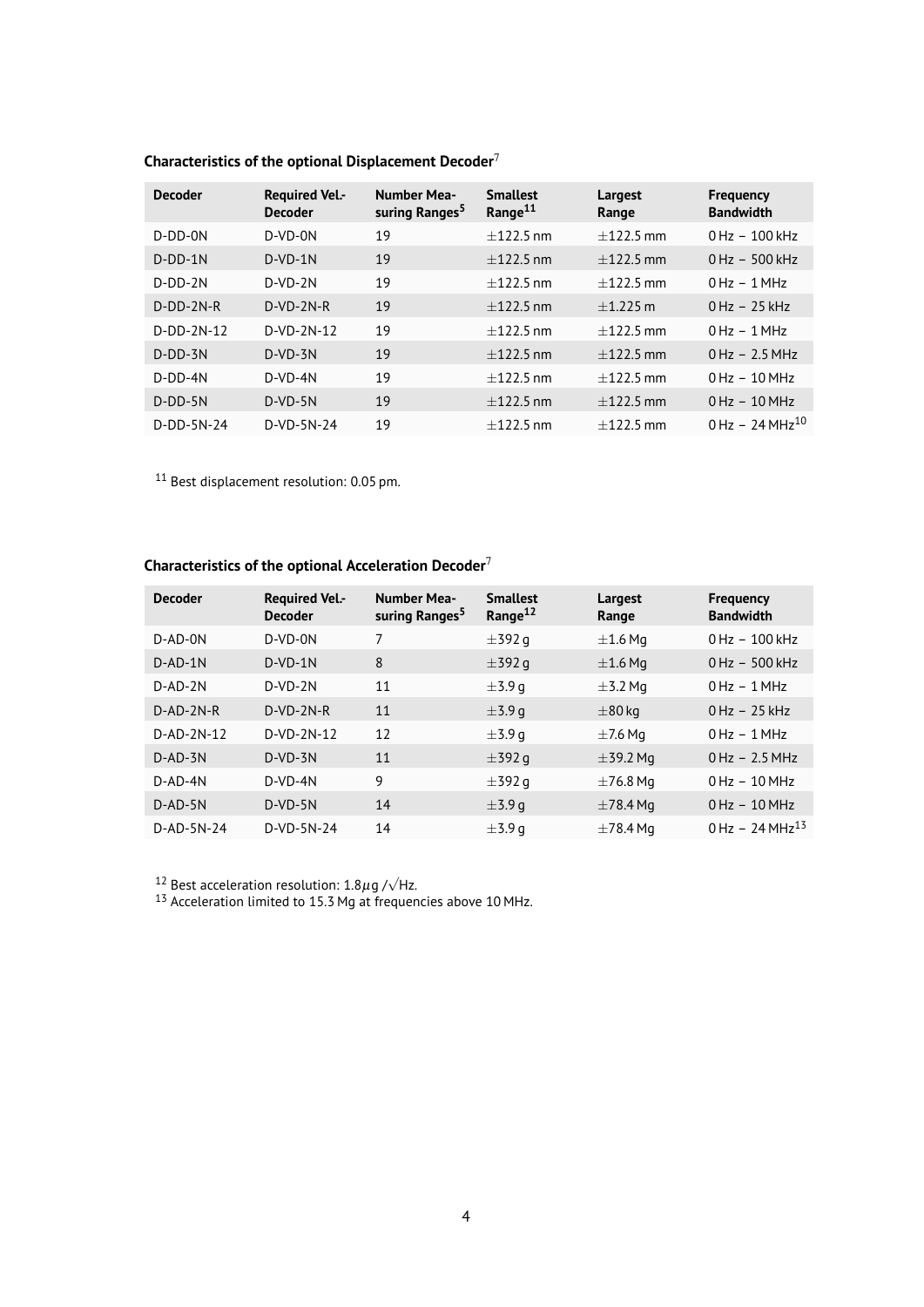## **Set-up**



## **Objective lens**

| <b>Specification</b>                      | Short-Range<br>Autofocus | Mid-Range<br>Autofocus | Long-Range<br>Autofocus | Super-Long Range<br>Autofocus |
|-------------------------------------------|--------------------------|------------------------|-------------------------|-------------------------------|
| Focal length (mm)                         | 25                       | 50                     | 100                     | 200                           |
| Min. stand-off distance (mm) <sup>*</sup> | 18                       | 127                    | 440                     | 2100                          |
| Min. Spot size in um                      | 26                       | 44                     | 67                      | 315                           |
| Working distance*                         | $18$ mm  5 m             | 127 mm $\dots$ 10 m    | 440 mm $\dots$ 100 m    | $2.1 \text{ m}$ 200 m         |

\* Measured from the front of the objective lens

## **Dimension of the Vibrometer**



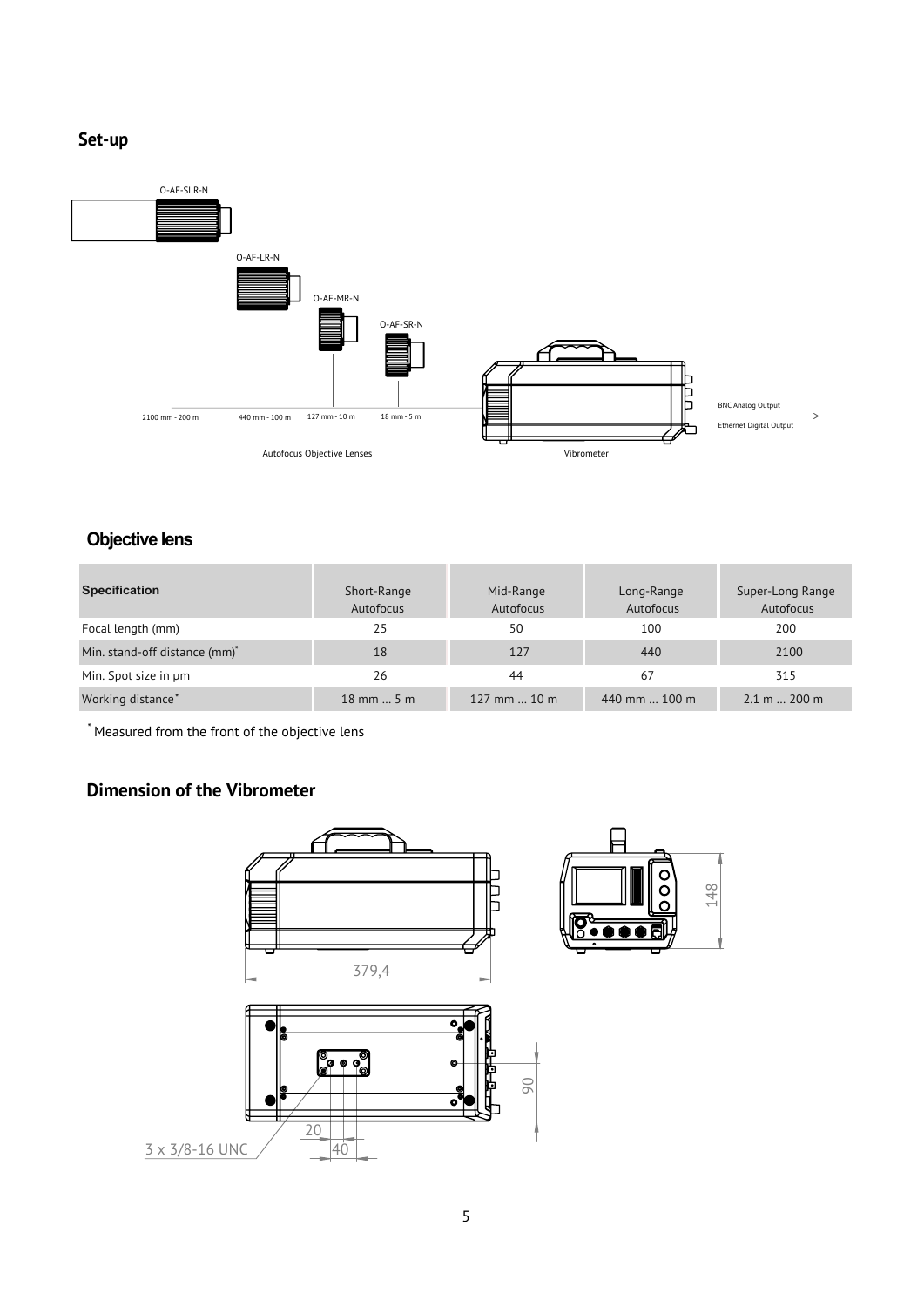## **Accessories**

**<sup>S</sup>** Standard included, **<sup>O</sup>** Optional available

| Transport Case for Single Point Vibrometer<br>Stable and waterproof Peli case for safe keeping and<br>transport of vibrometer.<br>External dimension (L x B x H): 61.9 x 49.2 x 22.3 cm                        | S        |
|----------------------------------------------------------------------------------------------------------------------------------------------------------------------------------------------------------------|----------|
| Transport Bag<br>Compact und light transport bag for outdoor measure-<br>ments or transport as carry-on baggage in an plane.                                                                                   | Ω        |
| Telescope<br>For measurements from a greater distance, a telescope<br>makes it easier to find the measuring point. The tele-<br>scope can be easily mounted on the gauge rail at the<br>top of the vibrometer. | $\Omega$ |
| IR-Camera<br>For digital visualizing of the laser point. The camera<br>can be easily mounted on the gauge rail at the top of<br>the vibrometer.                                                                | 0        |
| <b>IR-Detector Card</b><br>Transforming the not-visible infrared light into a spot of<br>visible light.                                                                                                        | S        |
| Mobile Battery<br>Portable battery charger, external battery power bank.<br>For powering the vibrometer when performing outdoor<br>measurements.                                                               | O        |
| Tripod with Fluid Head<br>Precisely align your vibrometer with high quality tripods<br>by Manfrotto.                                                                                                           | $\Omega$ |

## **Software**



OptoGUI Analysis Software Software for data acquisition, analysis and remote control. Live animation of measured time and frequency data. O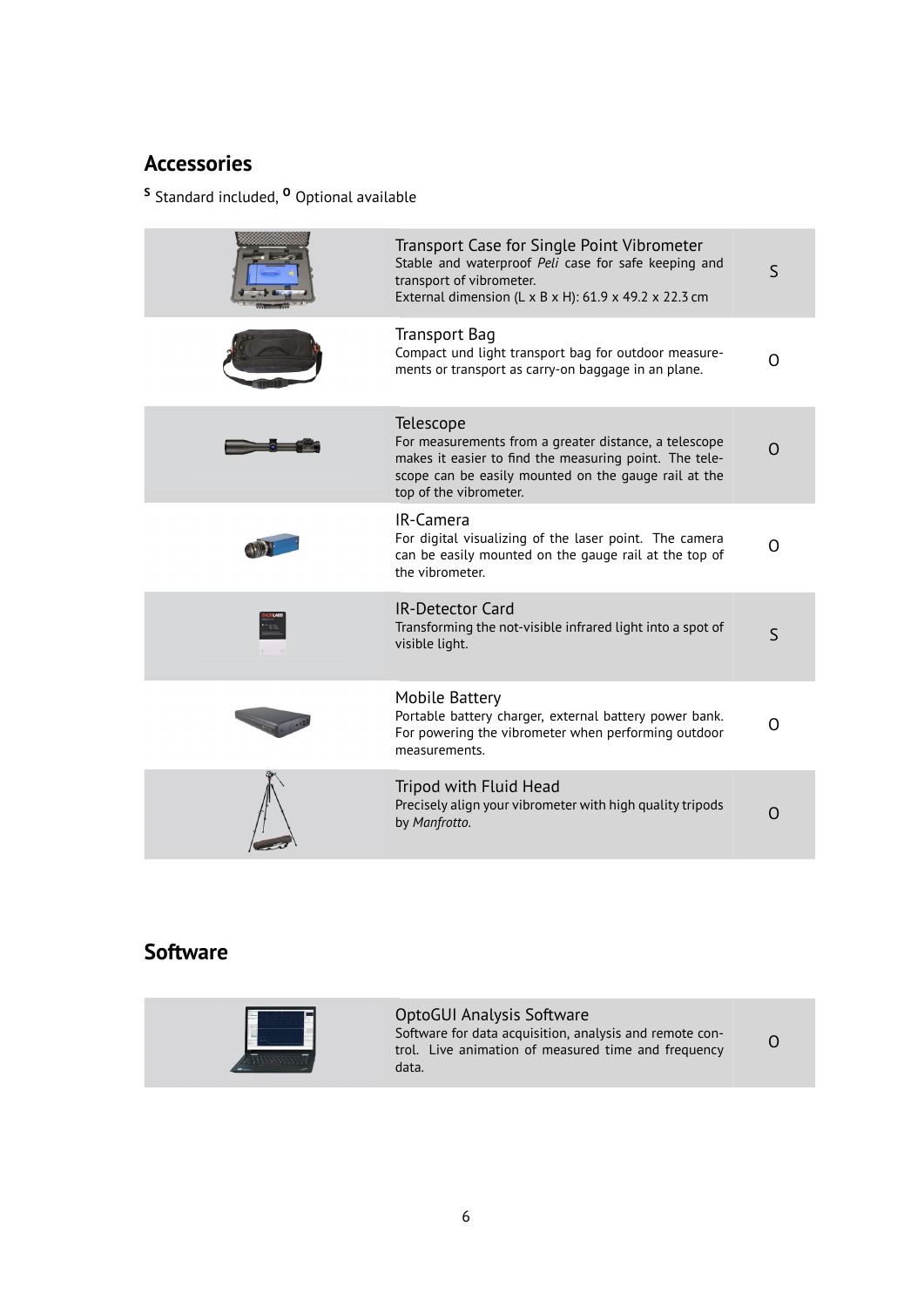#### **OptoGUI software includes**

 $+$ 

| Remote control             | Remotely control all vibrometer settings via ethernet.                 | S |
|----------------------------|------------------------------------------------------------------------|---|
| Read-out                   | Read out data via ethernet with up to 80 MS/s                          | S |
| Time data                  | Live animation of measured vel. /disp. /accel. data                    | S |
| Export data                | Export time data as .csv, .h5, or .mat files                           | S |
| Fourier-Transformation     | -Perform the Fast-Fourier-Transformation of the data while measuring   | S |
|                            | -Display the measured time data in the frequency-domain (spectrum)     |   |
|                            | -FFT can be calculated with up to 8 Mio. FFT lines                     |   |
| Peak identification        | Automatically identify signal peaks in the frequency spectrum          | S |
| Spectrogram                | Show a live Spectrogram of the FFTs of the ongoing measurements        | S |
| Fourier boundaries         | Limit live FFT-calculation to certain time ranges of the time data     | S |
| Signal trigger             | Trigger your measurement with the yel., disp., or accel. signal        | S |
| External trigger           | Trigger your measurement with an external TTL signal $(3.3 \text{ V})$ | 0 |
| Multiple traces            | Record and recall multiple traces of the vel./disp./accel. time data   | S |
| Arbitrary signal generator | Import file formats: .csv ASCII- or .wav audio files                   | S |
|                            | Pre-defined signals: sin, rectangle, chirp, random,                    |   |

# **Maintenance Specials**

#### **Warranty**

| Warranty           | 12 months                                   |  |
|--------------------|---------------------------------------------|--|
| Warranty extension | Extension of standard warranty to 24 months |  |

#### **Software Updates**

| Software maintenance | Free software updates within warranty period           |  |
|----------------------|--------------------------------------------------------|--|
| Extended maintenance | Additional extension of software updates by 12+ months |  |

#### **Hardware Maintenance**

| Hardware Maintenance     | Free hardware maintenance within warranty period                                                            |   |
|--------------------------|-------------------------------------------------------------------------------------------------------------|---|
| Extended maintenance     | Additional extension of hardware maintenance by 12+ months                                                  | O |
| Recalibration & cleaning | Check, cleaning & realignment of optical parts, check of laser output<br>power, perform factory calibration | O |

## **Laser product label**

DO NOT STARE INTO BEAM Class 2 Laser Product Laser CLASS 1: invisible, λ = 1550 nm, output power: < 10 mW Laser CLASS 2: visible, green laser beam, λ = 510-530 nm, output power: < 1 mW